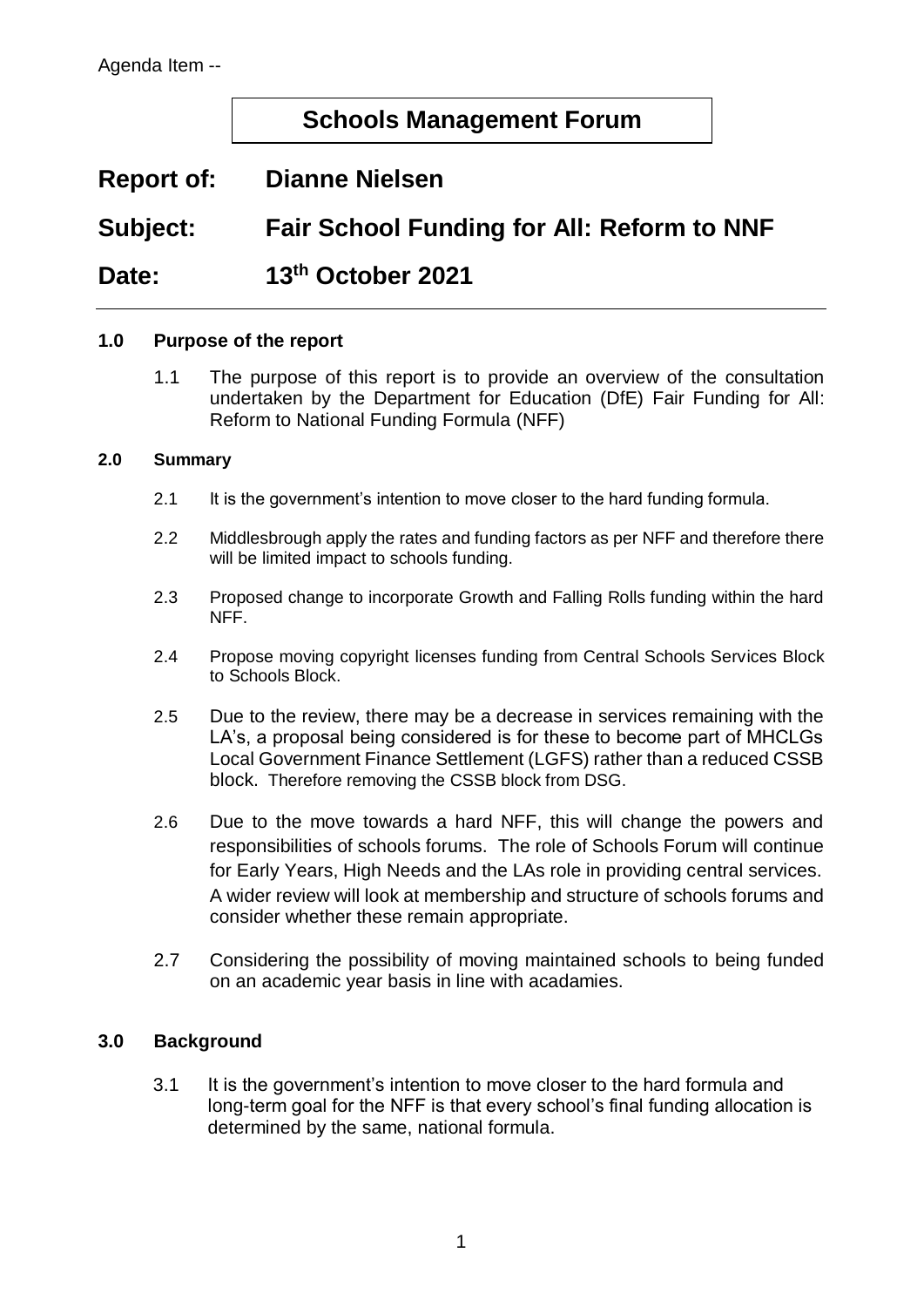3.2 I have listed the question below but you can see the full consultation document within the links below.

[https://consult.education.gov.uk/funding-policy-unit/completing-our](https://consult.education.gov.uk/funding-policy-unit/completing-our-reforms-to-the-nff/supporting_documents/Fair%20Funding%20For%20All%20Consultation.pdf)[reforms-to-the](https://consult.education.gov.uk/funding-policy-unit/completing-our-reforms-to-the-nff/supporting_documents/Fair%20Funding%20For%20All%20Consultation.pdf)[nff/supporting\\_documents/Fair%20Funding%20For%20All%20Consultatio](https://consult.education.gov.uk/funding-policy-unit/completing-our-reforms-to-the-nff/supporting_documents/Fair%20Funding%20For%20All%20Consultation.pdf) [n.pdf](https://consult.education.gov.uk/funding-policy-unit/completing-our-reforms-to-the-nff/supporting_documents/Fair%20Funding%20For%20All%20Consultation.pdf) [https://consult.education.gov.uk/funding-policy-unit/completing-our](https://consult.education.gov.uk/funding-policy-unit/completing-our-reforms-to-the-nff/supporting_documents/Fair%20school%20funding%20for%20all%20consultation%20%20Annex%202.xlsx)[reforms-to-the](https://consult.education.gov.uk/funding-policy-unit/completing-our-reforms-to-the-nff/supporting_documents/Fair%20school%20funding%20for%20all%20consultation%20%20Annex%202.xlsx)[nff/supporting\\_documents/Fair%20school%20funding%20for%20all%20co](https://consult.education.gov.uk/funding-policy-unit/completing-our-reforms-to-the-nff/supporting_documents/Fair%20school%20funding%20for%20all%20consultation%20%20Annex%202.xlsx) [nsultation%20%20Annex%202.xlsx](https://consult.education.gov.uk/funding-policy-unit/completing-our-reforms-to-the-nff/supporting_documents/Fair%20school%20funding%20for%20all%20consultation%20%20Annex%202.xlsx)

3.3 The deadline for response is 30 September 21.

#### **4.0 Questions and Consultation**

4.1 The scope of directly applied NFF

Do you agree that our aim should be that the directly applied NFF should include all pupil-led and school-led funding factor and that all funding distributed by the NFF should be allocated to schools on the basis of the hard formula, without further local adjustment through local formula?

Middlesbrough have already moved towards the NFF and already apply the NFF and factors in full. This step would mean that we no longer be able to adjust for any local scenarios and needs if necessary.

4.2 Developing the schools NFF to support the directly applied NFF.

Do you have any comments on how we could reform premises funding during the transition to the directly applied NFF?

This is currently based on historic spending. These are mainly around PFI, split sites and exceptional costs (which require approval from the ESFA), This will be consulted on in more detail as this is seen as a more complex area of the NFF. We do not apply any of the above in the formula, as they are not applicable to Middlesbrough.

An understanding of how future exceptional circumstances can be captured in the formula need to be considered and understood as part of the premises consultation that will follow, especially if properties are ageing and cost more to maintain.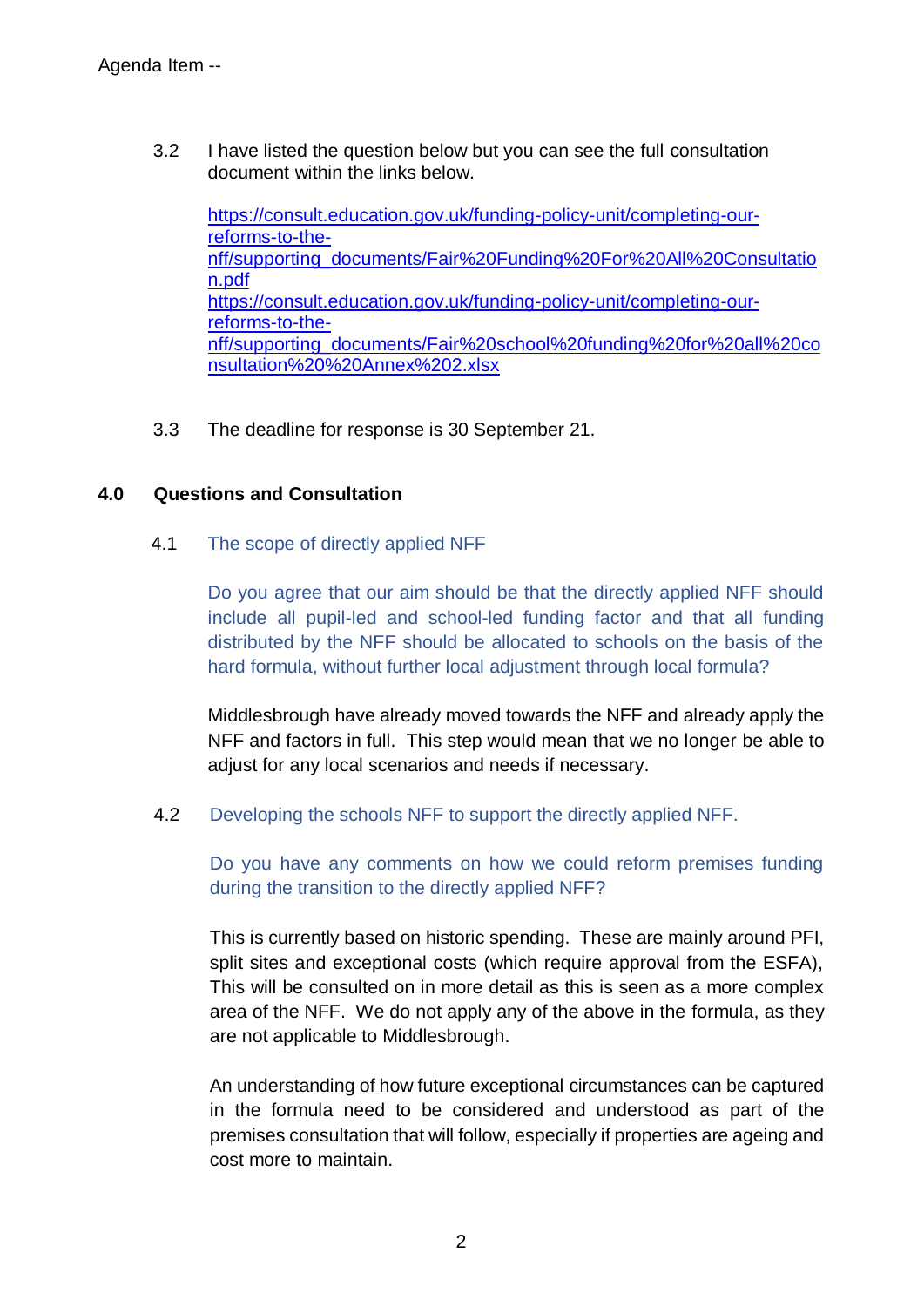The only premises factor for Middlesbrough is school business rates. Please see SMF report on the changes to School Business Rates.

4.3 Growth and falling rolls funding.

Do you agree with our proposal to use national, standardised criteria to allocate all aspects of growth and falling rolls funding?

Do you have any comments on our proposed approach to growth and falling rolls funding?

Propose to implement growth and falling rolls funding as part of the hard NFF as a national approach to the formula.

Growth via basic need - forecast pupil numbers for meeting basic need from local authorities and for new and growing schools data will be collected from academies. A standardised criterion will be determined and the size of the forecast growth would determine whether growth funding to be awarded. Funding will be factored into schools core funding, where growth is significant to meet the national criteria. Propose to recoup funding where growth does not materialise in the following year. Where a school falls slightly short of predicted pupil numbers this would not be recouped. The criteria and threshold has not be fully laid out.

Falling rolls - the proposal is that LA's will inform ESFA of schools forecast to see a significant decrease in their number on roll in the coming year and provide data to demonstrate that their space capacity is likely to be needed within the next three years. Funding will be provided where a school has experienced at least one year's decrease to numbers on roll as well as forecast decrease in coming year. Where this does not apply schools are expected to adjust budgets. Funding will only apply to schools who have Good or Outstanding at their most recent Ofsted inspection.

Start up costs new schools – where a new school is to open via the presumption route (rather than central route) a Project Development Grant and additional start up funding has been determined by LA's. This has resulted in in consistencies. The hard NFF proposal is to achieve consistency. This will be consulted on in the second stage of consultation/

Popular Growth – under the new proposal this funding will remain targeted for academies. Will use autumn census to check which acadamies have experienced significant in year growth and make consistent with basic need growth funding allocations.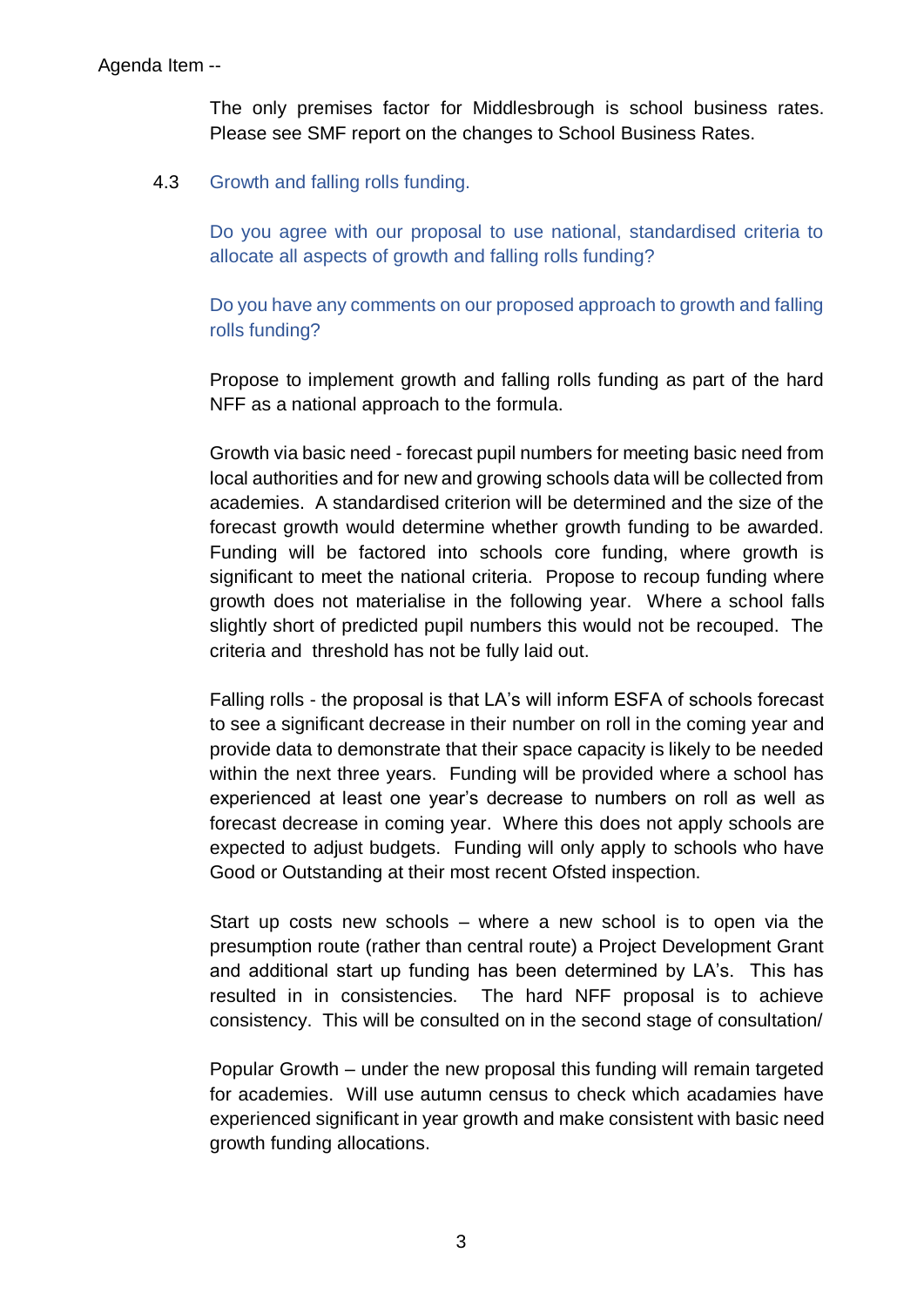4.4 Next steps for the transition to the directly applied NFF for schools.

Do you agree that, in 2023-24, each LA should be required to use each of the NFF factors (with the exception of any significantly reformed factors) in it local formulae?

Do you agree that all LA formulae, except those that already 'mirroring' the NFF, should be required to move closer to the NFF from 2023-24, in order to smooth the transition to the hard NFF for schools?

Do you agree that LA formulae factor values should move 10% closer to the NFF, compared with their distance from the NFF in 2022-23? If you do not agree, can you please explain why?

As we would not require LAs to move closer to the NFF if their local formulae were already very close to the NFF, do you have any comments on the appropriate threshold level?

Currently we are setting the funding formulae for schools, what is known as the soft NFF. LA's can design their own formulae with some restrictions but there is still a degree of flexibility. Middlesbrough are already mirroring the NFF by applying all factors and rates supplied by the ESFA. Most LA's have moved towards the NFF or are already mirroring the NFF but there are still LAs formulae that are different. Those LAs who aren't already mirroring the NFF or are not close to the NFF, the proposal is to gradually move them closer to the NFF and help smooth the transition from soft to hard NFF. Once the first step has been taken, the ESFA will reflect on the impact of this movement. There will be no new restrictions on the LA formulae for 2022-23 but from 2023-24 the proposal is further requirements on LA formulae to bring them 10% closer to the NFF. They expect all NFF factors to be in the local formulae with the exception of looked after children, as this is optional and does not form part of the hard NFF. Middlesbrough do not have LAC in the local formulae and will not be affected by this change... Minimum Funding Guarantees (MFGs) protection will remain in place while moving towards the hard NFF.

Following accessing the impact of 2023-24 the proposal is future years to move closer to the NFF – 15% in 2024-25 and 20% closer in 2025-26.

LA's who are within 1% of the NFF values will be classed as mirroring the NFF and will not be required to move closer to the NFF while transitioning to the hard NFF.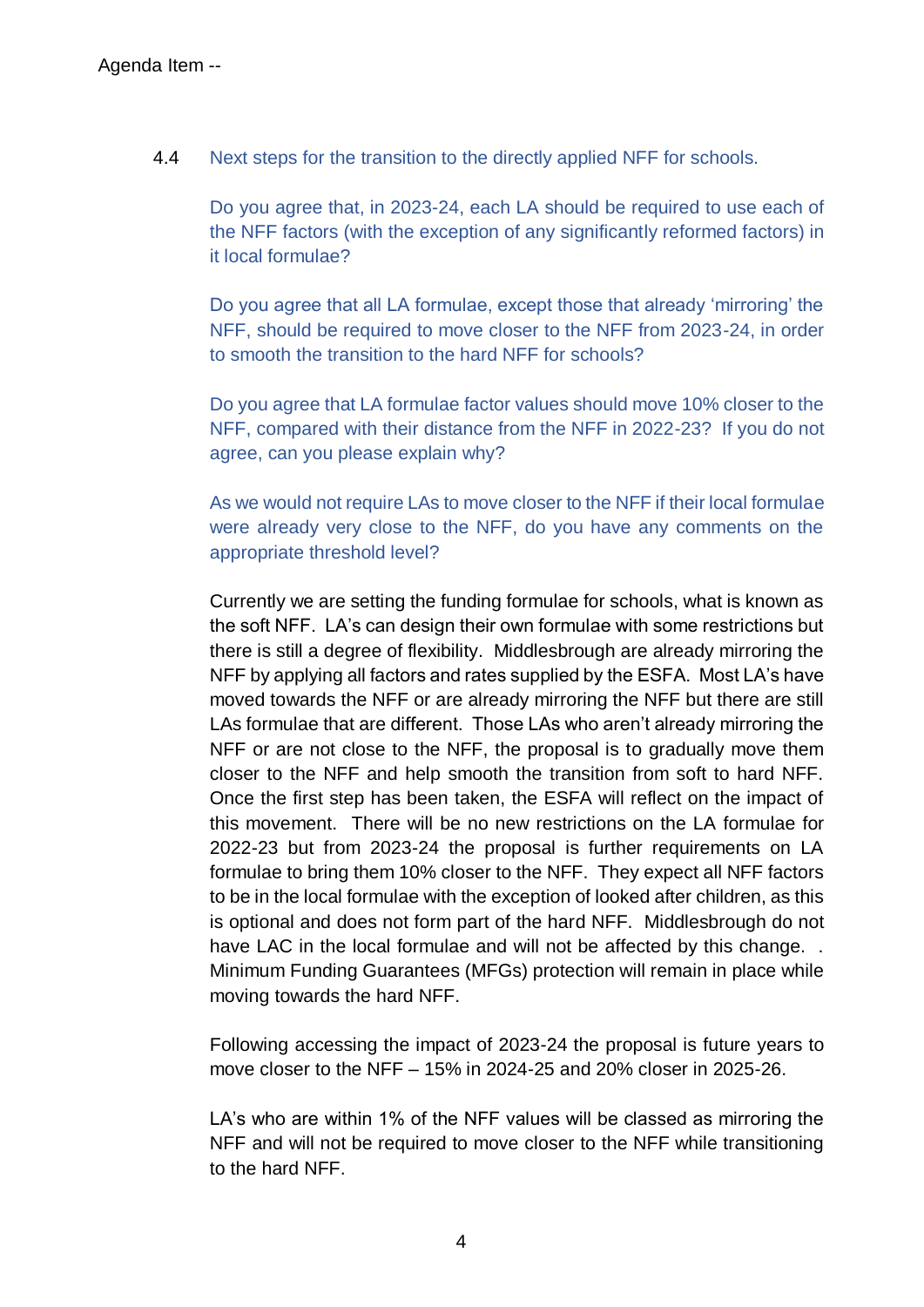#### Agenda Item --

4.5 Do you agree that the additional flexibility for LAs in the EAL factor, relating to how many years a pupil had been in the school system, should be removed from 2023-24?

Do you agree that the additional flexibilities relating to the sparsity factor should remain in place for 2023-24?

LAs must set an MFG and are able to cap and scale schools year on year gains in order to address affordability pressures. In the second stage of the consultation of the hard NFF, the DfE will seek feedback on whether giving LA's greater flexibilities over the level of MFG is necessary, as we are already able to cap and scale and that protections are to remain.

English as an Additional Language (EAL) propose to remove the flexibility of relating to the number of years and LA's will need to use EAL3. Middlesbrough applies EAL3 in the soft NFF and therefore will have no impact to Middlesbrough schools.

Sparsity factor currently includes flexibilities that LA's can use. This factor is for remote and small schools. The proposal is to retain the flexibilities the LA's currently have. Middlesbrough does not attribute the sparsity factor as our schools do not trigger this factor.

## 4.6 MATs' Pooling of their Funding.

MATs' currently have the freedom to amalgamate a proportion of the General Annual Grant (GAG). For such things as school improvement and able to provide common services. The proposal is to retain this freedom while moving towards the hard NFF. This will not form part of other participants in the sector such as LAs, which do not have an equivalent unified governance structure sitting across schools.

## **5.0 Central School Services**

5.1 Are there any comments you wish to make on the proposals we have made regarding ongoing central school services, including on whether in the future central school services funding could move to LGFS?

The ongoing services that are delivered centrally for schools vary across the county but sit within three categories:-

- Local authorities ongoing responsibilities for all schools
- De-delegated central functions for schools that LAs and MATs are responsible for.
- Optional traded services for all schools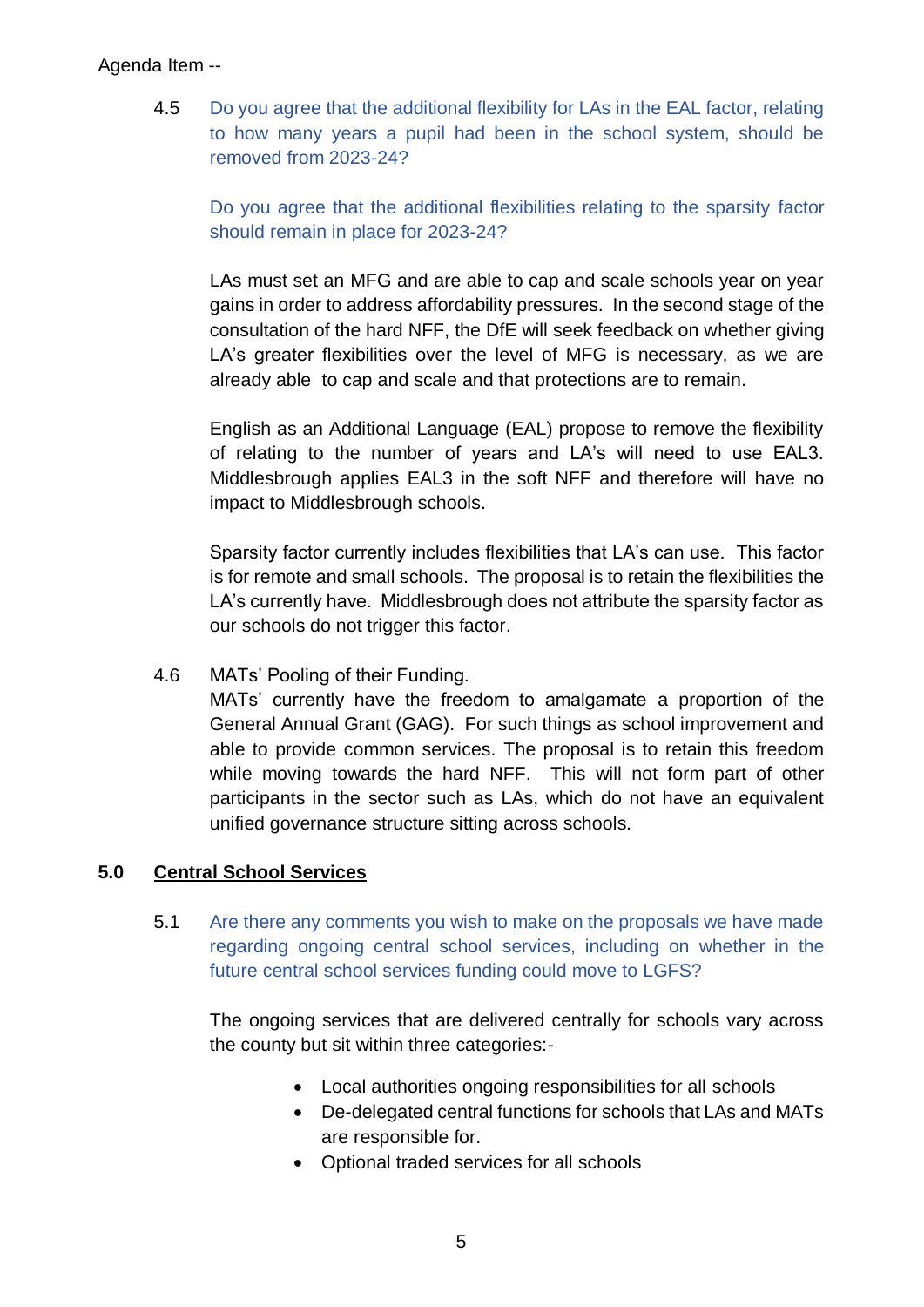The review will determine which services best sit within each of the above categories and whether a clearer list of services to be funded centrally is needed and a greater move towards de-delegation and traded services. A technical consultation will follow on the future of central school services.

The proposal is continue to fund statutory responsibilities that LAs hold for all schools centrally e.g. admissions. Also a possibility to centrally fund nonstatutory (admission services which are optional).

The DfE do not propose to change the DfE centrally purchased copyright licences for all state funded schools. Depending on the outcome of central schools services, the funding for this may move to the schools block in the same way as growth funding.

Due to the review, there may be a decrease in services remaining with the LA's, a proposal being considered is for these to become part of MHCLGs Local Government Finance Settlement (LGFS) rather than a reduced CSSB block.

## 5.2 Do you agree with the proposal for a legacy grant to replace funding for unavoidable termination of employment and prudential borrowing costs?

The CSSB is made up of funding for ongoing and historic commitments. The expectation is that historic commitments would reduce over time. From 2020-21 funding for this element has been reduced by 20% year on year. The proposal that the funding for historic commitments will be removed by the time the hard NFF is introduced. The only exemption to this is for unavoidable legacy payments, for termination of employment costs and prudential borrowing, which the proposal is to replace with a legacy grant. Middlesbrough does not have any legacy payments. The ongoing historic commitments for Middlesbrough are:-

- Speech and Language contract
- Contribution towards LADO
- SEN home to school transport
- Element of overheads

The above current historic commitments costs £322.9k and will need to be addressed before the hard NFF is implemented.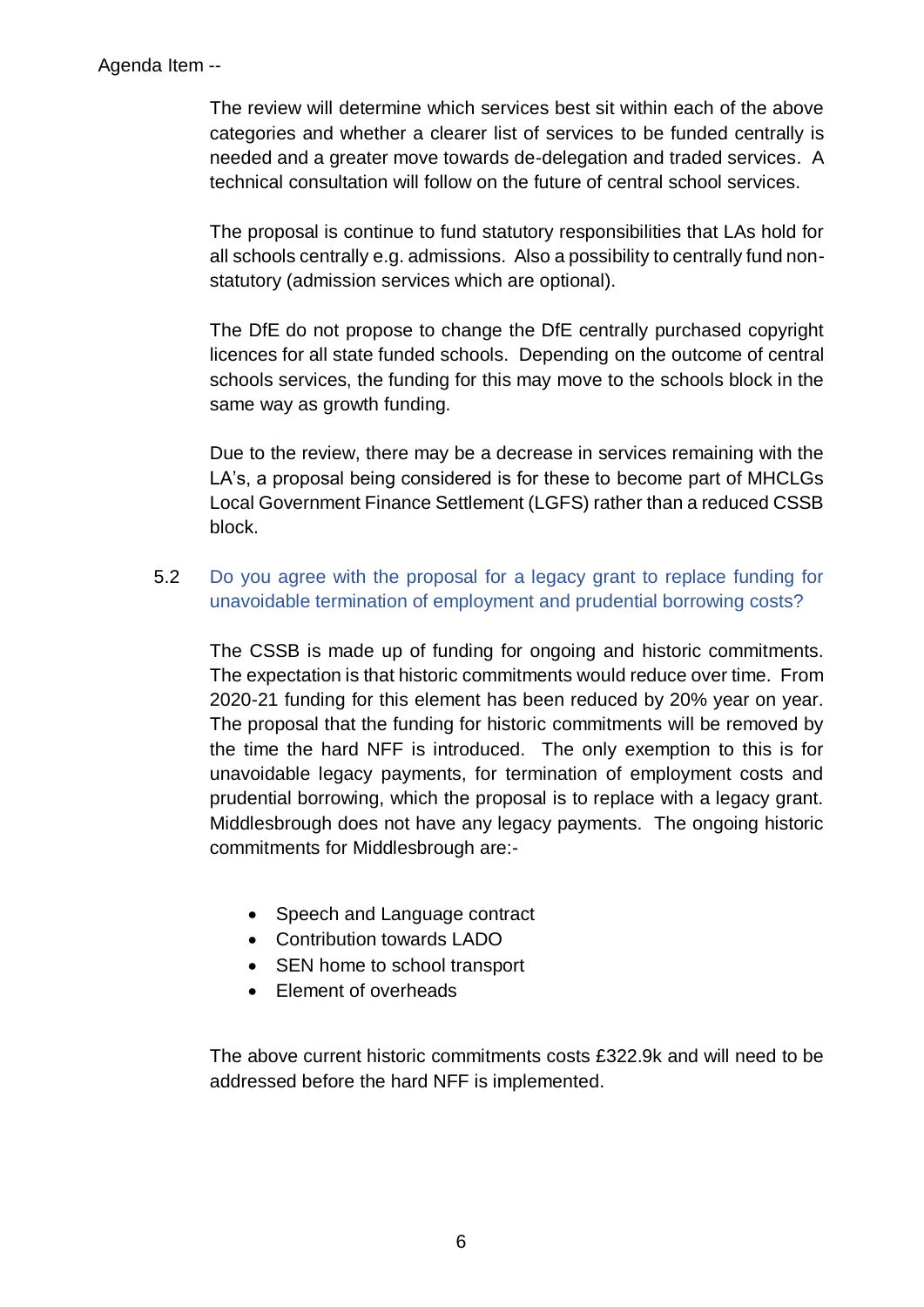## **6.0 Supporting Effective SEND Provision**

6.1 Currently measures of deprivation and low prior attainments act as the strongest proxy measures in the NFF for the number of children with SEND in mainstream schools. Proxy measures rather than direct measures ie number of EHCPs or number of children on SEN support as rates of identification are not consistent nationally and therefore not used. If is proposed to review these proxies that are used in the NFF and a review will follow the conclusion of the SEND review.

The increased pressure on LA's high needs budgets has been able to be managed by making available to LA's the opportunity to move funding from schools block to high needs block. With the agreement from schools forum the LA is able to currently transfer 0.5% of schools block and with the approval of Secretary of State a transfer greater than 0.5% can be made.

The hard NFF does allow adjustments to the formulae. Future consultation will consider whether a new mechanism, in place of the current block transfer and which is consistent with a hard NFF, needs to be developed where LA's continue to have unavoidable, pressures on their high needs spending. Future consultation will also consider any changes to how mainstream schools received high needs funding following the SEND review.

## **7.0 Local and National Decision Making**

7.1 Due to the move towards a hard NFF, this will change the powers and responsibilities of schools forums. The proposal under a hard NFF where a local funding formulae for mainstream schools will no longer continue and therefore the proposal is that schools forum being consulted on formulae will no longer be required. On issues such as growth, this will no longer fall to schools forum as this will form part of the hard NFF. The current role of schools forum in agreeing transfers from schools block to other blocks will no longer apply once the hard NFF is implemented.

The role of Schools Forum will continue for Early Years, High Needs and the LAs role in providing central services.

A wider review will look at membership and structure of schools forums and consider whether these remain appropriate. Please refer to table B in the consultation document for proposal of responsibilities and powers once the introduction of hard NFF is implemented.